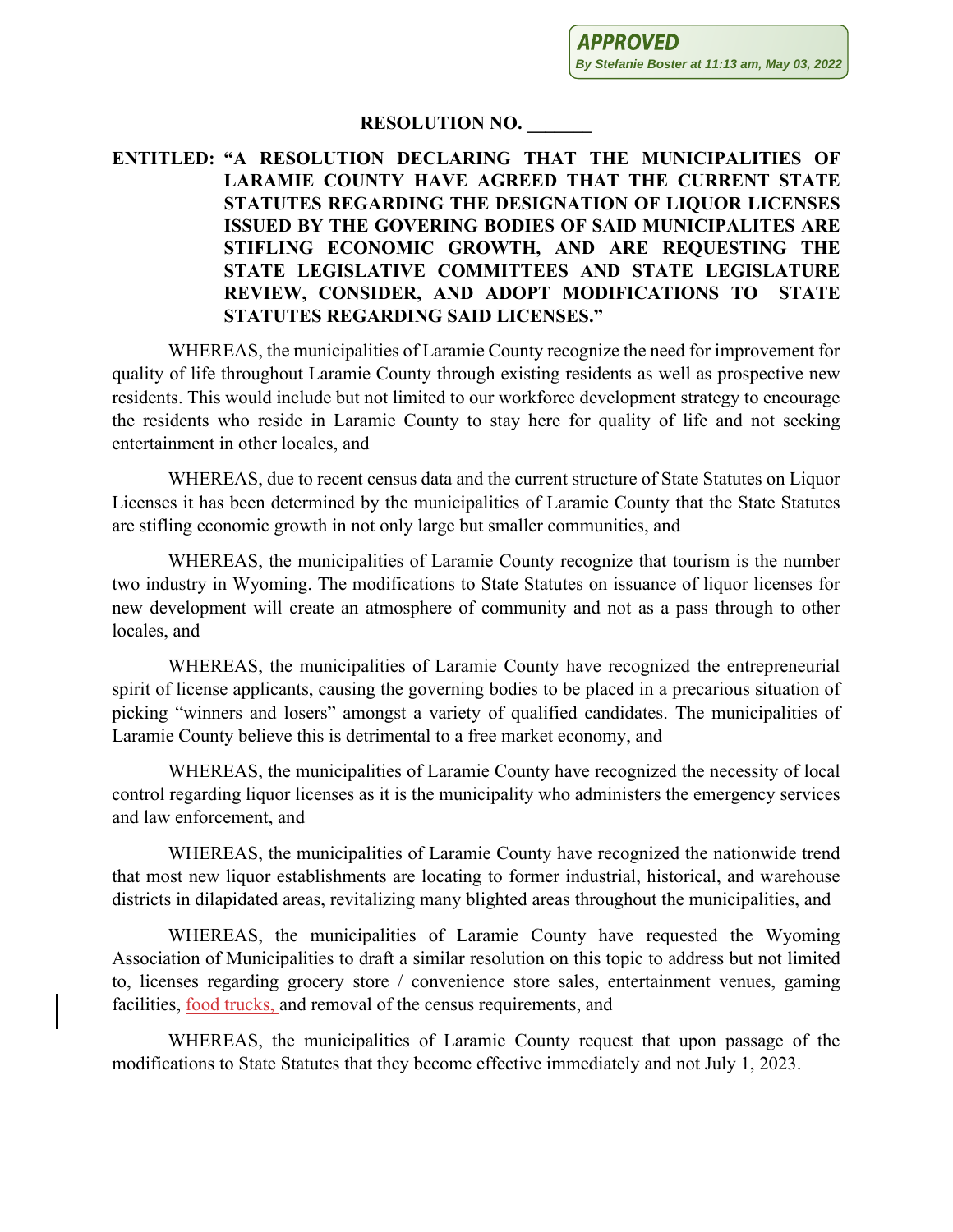NOW, THEREFORE, BE IT RESOLVED BY THE GOVERNING BODIES OF LARAMIE COUNTY, WYOMING, that the municipalities of Laramie County hereby request the state legislative committees and state legislature review, consider, and adopt modifications to current State Statutes regarding the issuance of liquor licenses in the municipalities of all Wyoming communities.

PRESENTED, READ, AND ADOPTED this \_\_\_\_ day of \_\_\_\_\_\_\_\_\_\_\_\_\_, 2022

CITY OF CHEYENNE

BY:

Patrick Collins, Mayor

(SEAL)

ATTEST:

Kristina F. Jones, City Clerk

TOWN OF ALBIN

BY:

Kelly Krakow, Mayor

 $\mathcal{L}_\text{max}$  , which is a set of the set of the set of the set of the set of the set of the set of the set of the set of the set of the set of the set of the set of the set of the set of the set of the set of the set of

(SEAL)

ATTEST:

Jillian Kriz, Clerk